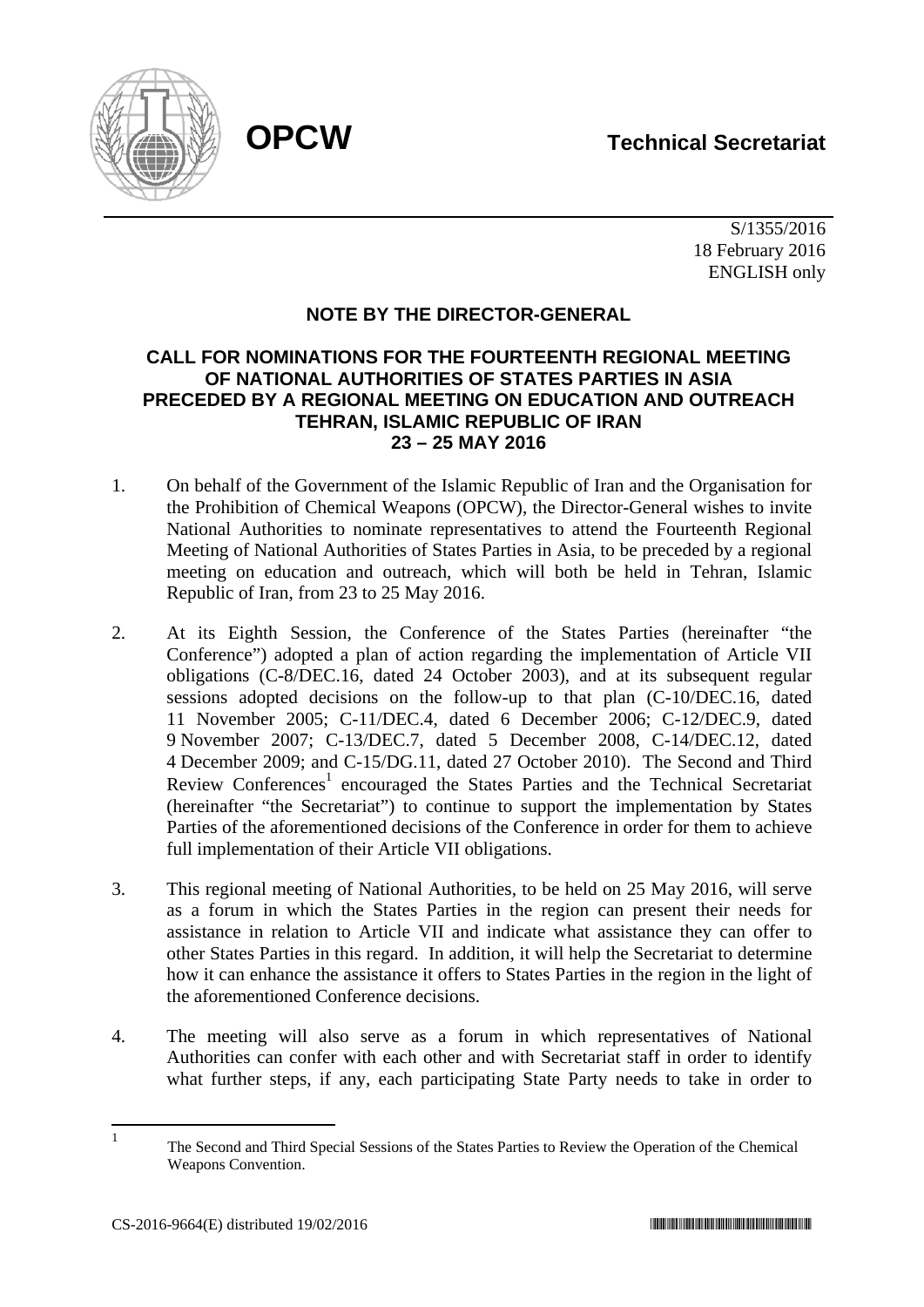implement its obligations under the Chemical Weapons Convention (hereinafter "the Convention").

- 5. The programme for the meeting includes the following:
	- (a) a review of the current status of the implementation of the Convention and new approaches and initiatives related thereto;
	- (b) a review of recent developments and updates in relation to the implementation of Article VI of the Convention;
	- (c) an assessment and identification of priorities for effective national implementation of the Convention; and
	- (d) bilateral meetings with Secretariat staff.
- 6. The regional meeting of National Authorities will be preceded by a regional meeting on education and outreach on 23 and 24 May 2016.
- 7. In line with the corresponding recommendations by the Third Review Conference (April 2013), the meeting will provide a regional forum for exchanging ideas and best practices in education and outreach, including a showcase of related materials.
- 8. The meeting will provide a forum for wide-ranging discussion and the exchange of ideas and best practices on ways to raise awareness about the Convention, especially at relevant educational institutions. This will include demonstrations of materials and tools developed by the OPCW in various media formats. The objective will be to identify appropriate approaches and synergies arising from discussion among groups of participants and then chart the way forward.
- 9. With an aim to draw in diverse experience and perspectives through the participation of representatives of the National Authorities and relevant educational institutions, the themes of the meeting will address the following:
	- (a) innovative approaches to teaching and raising awareness;
	- (b) the exchange of information on national initiatives;
	- (c) the development of educational tools and materials and embedding relevant topics in educational curricula;
	- (d) the development of exhibition packages to promote the Convention;
	- (e) strategies for engaging university and high school students; and
	- (f) new avenues for using social networking tools.
- 10. The provisional programmes for the regional meetings are included as Annex 1 to this Note.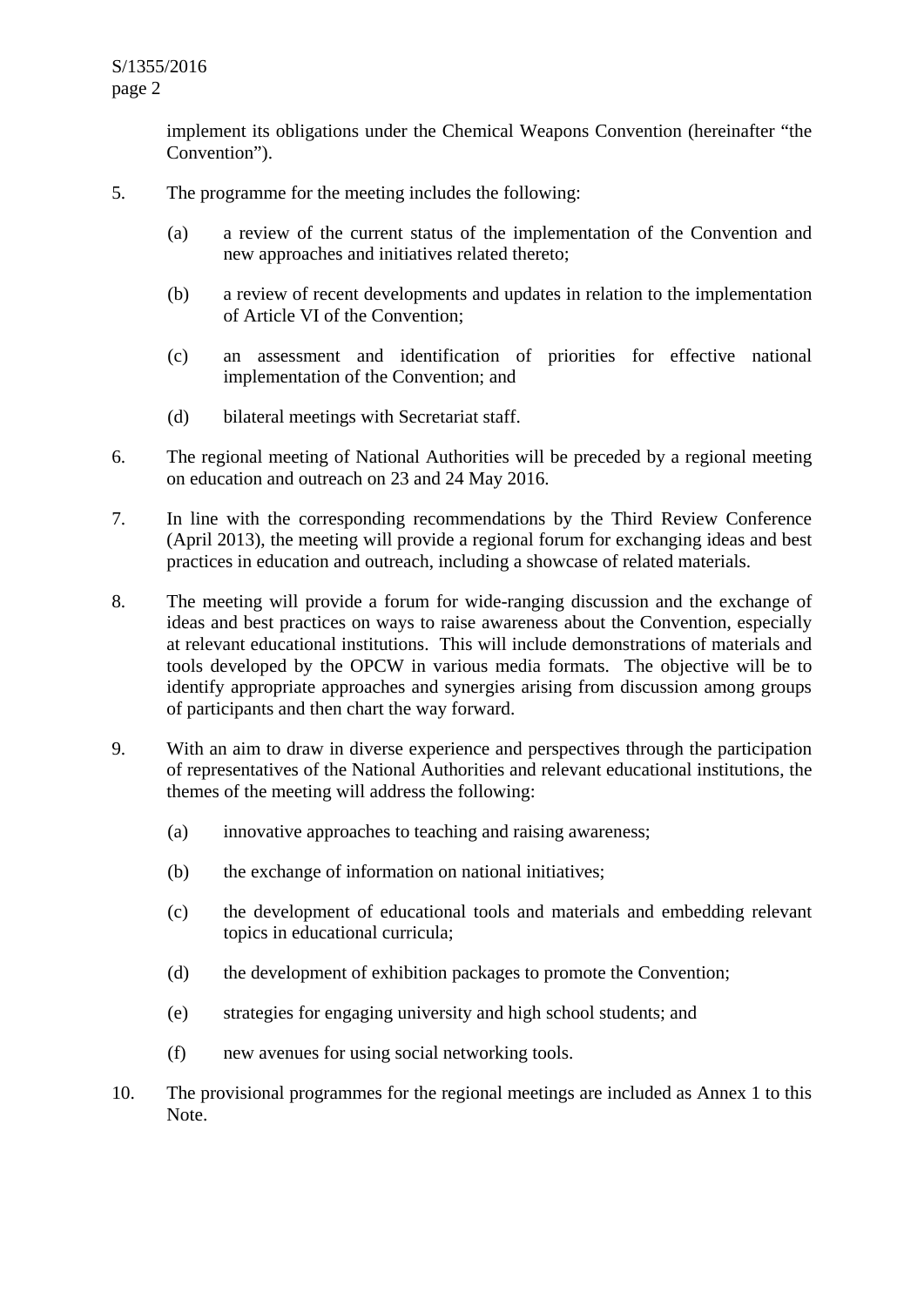- 11. The Secretariat expects to be able to sponsor two participants from each State Party: one from the National Authority and one from a relevant educational institution. Nominees from the National Authorities should actually be involved in the national implementation of the Convention, while nominees from educational institutions should be involved in developing the curricula at the national level either at a university or high school. The nominees who do not meet the above criteria will not be accepted to participate in the regional meeting. Participants from each State Party represented at the meeting will be expected to make presentations on topics assigned by the Secretariat.
- 12. Each nomination should specify whether sponsorship is a condition of the nominee's participation. For sponsored participants, the Secretariat will cover the costs of travel, hotel accommodation and medical insurance, in addition to a limited subsistence allowance to cover meals and sundry expenses. Sponsored participants who do not intend to use the accommodation arranged by the Secretariat are requested to indicate such as soon as possible to prevent the Secretariat from incurring hotel cancellation fees. In any case, the Secretariat will not cover the costs of any accommodation that it has not arranged.
- 13. When making travel arrangements for sponsored participants, the Secretariat will seek the most economical options. The Secretariat will purchase tickets and send them to the participants. Participants will be allowed to purchase tickets locally only if the Secretariat authorises it and if it leads to further savings for the Secretariat. Sponsored participants shall bear all costs resulting from any changes they make once the Secretariat has purchased the tickets. Participants who have not been sponsored will be requested to make their own travel and accommodation arrangements. In order to keep costs to a minimum, sponsored participants from National Authorities are expected to arrive no earlier than 22 May 2016 and to depart no later than 26 May 2016; sponsored participants from relevant educational institutions are expected to arrive no earlier than 22 May 2016 and depart no later than 25 May 2016.
- 14. Participants are requested to obtain any necessary visas (including transit visas) before travelling to the Islamic Republic of Iran. When applying for any required entry visa, they should present the Embassy or Consulate of the Islamic Republic of Iran with a copy of the acceptance letter from the OPCW.
- 15. The meetings will be conducted in English. All participants are therefore expected to have good oral and written command of English.
- 16. Interested National Authorities are invited to complete the nomination and endorsement forms that are attached in Annexes 2 and 3 to this invitation Note, ensuring in particular to provide all of the requested contact details.
- 17. Completed forms should be addressed to the Head, Implementation Support Branch, International Cooperation and Assistance Division, OPCW, Johan de Wittlaan 32, 2517 JR The Hague, the Netherlands. Nominations may be submitted by e-mail to ipb@opcw.org. All nominations must be received by the Secretariat no later than 25 March 2016. Please be advised that participants must present an OPCW acceptance letter in order to register for the meetings. National Authorities are kindly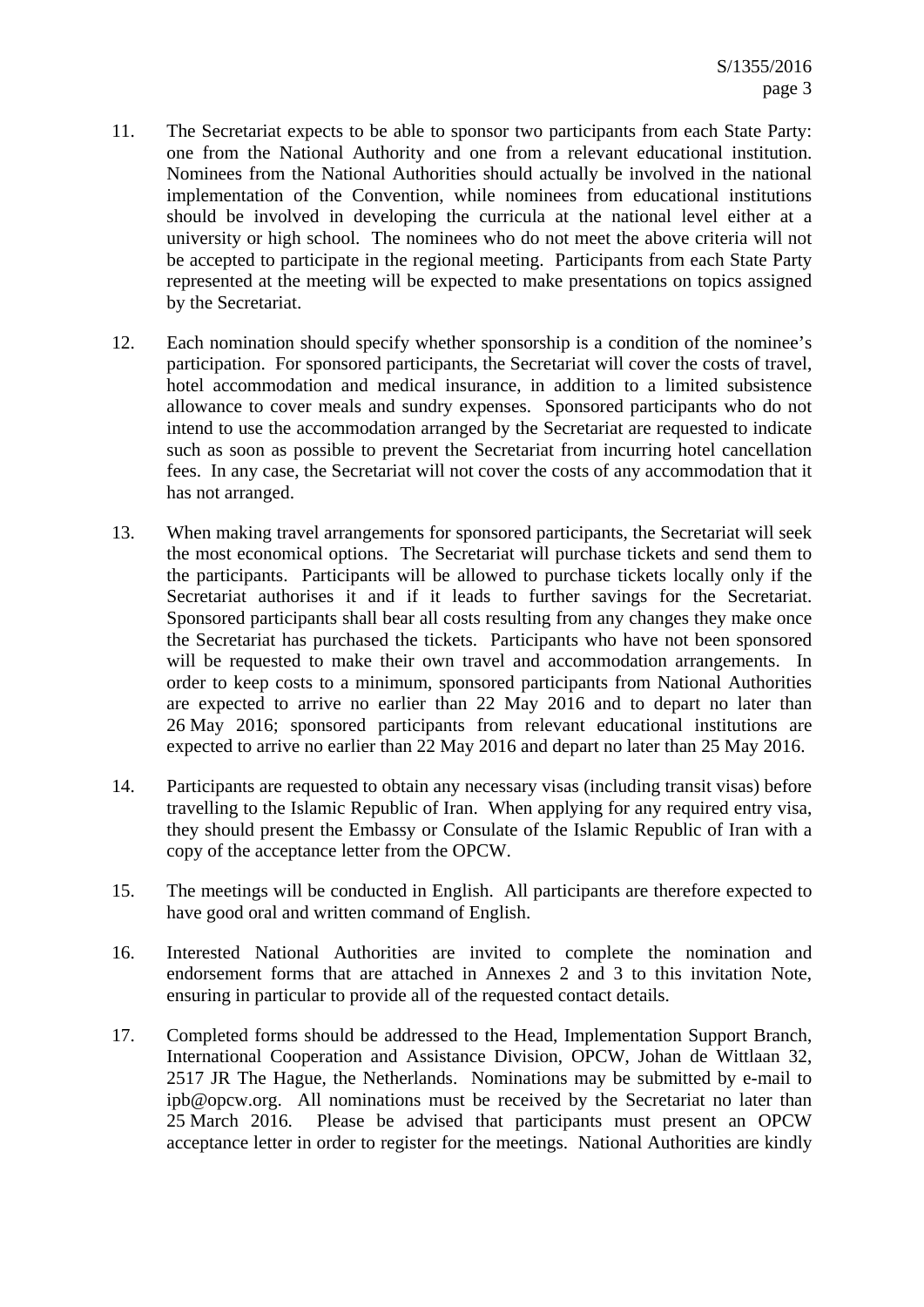requested to note that the Secretariat will not accept any nominations after the final nomination submission deadline.

18. Additional information about these meetings may be obtained from the Implementation Support Branch, International Cooperation and Assistance Division. The contact persons are Mr Pankaj Sharma (email: pankaj.sharma@opcw.org; tel.: +31 (0) 70 416 3823), and Ms Olukemi Adenuga (email: olukemi.adenuga@opcw.org; tel.: +31 (0) 70 416 3923).

Annexes:

- Annex 1: Provisional Programmes
- Annex 2: Nomination Form
- Annex 3: Endorsement Form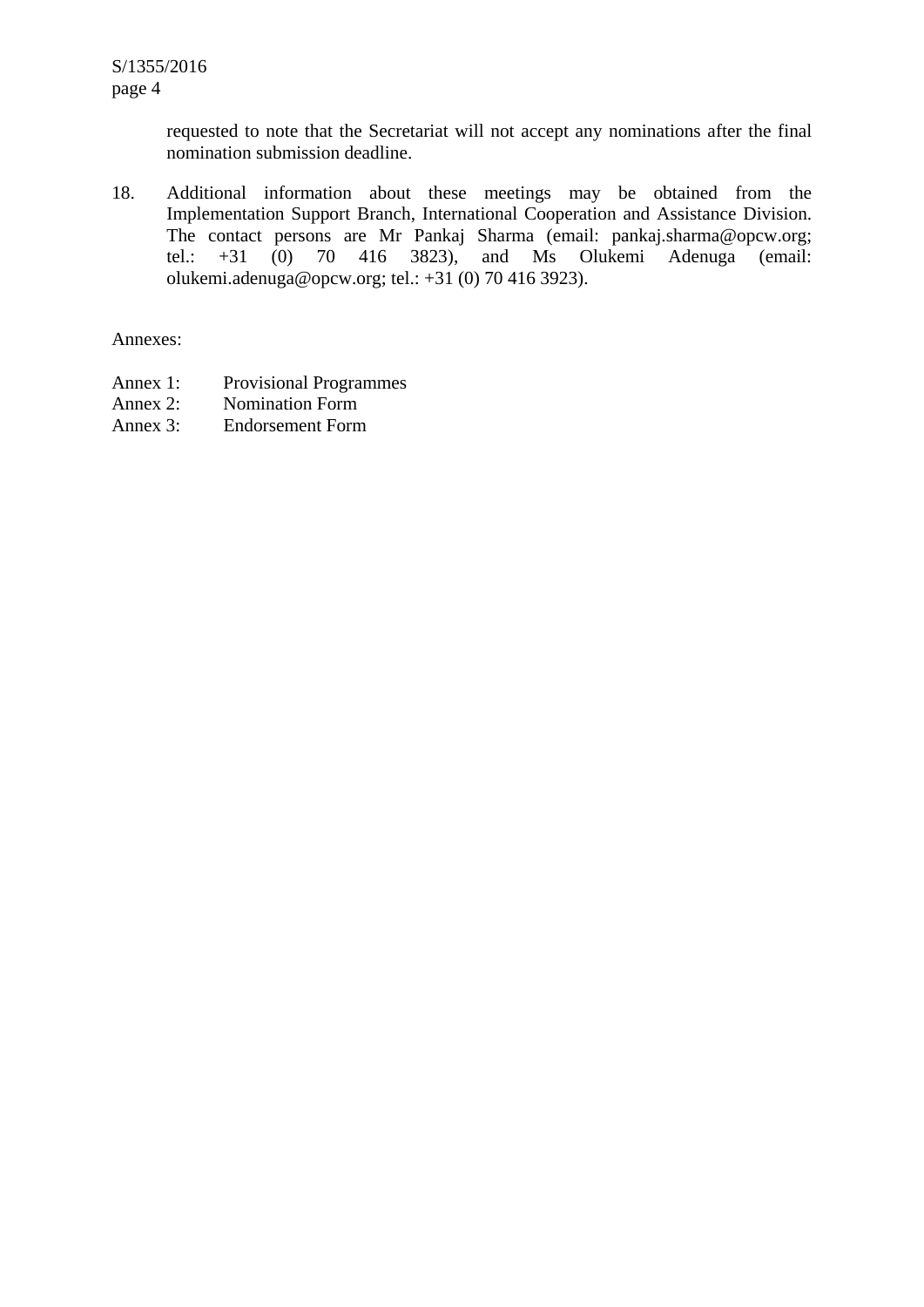#### **Annex 1**

# **REGIONAL MEETING ON EDUCATION AND OUTREACH IN ASIA TEHRAN, ISLAMIC REPUBLIC OF IRAN 23 AND 24 MAY 2016**

| <b>Time</b>                 | <b>Activity</b>                                                                       |  |  |  |
|-----------------------------|---------------------------------------------------------------------------------------|--|--|--|
| <b>Monday, 23 May 2016</b>  |                                                                                       |  |  |  |
| $08:30 - 09:00$             | Registration                                                                          |  |  |  |
| $09:00 - 09:30$             | Opening ceremony                                                                      |  |  |  |
| $09:30 - 09:45$             | Group photograph                                                                      |  |  |  |
| $09:45 - 10:15*$            | History of the use of chemical weapons                                                |  |  |  |
| $10:15 - 10:45*$            | Introduction to the OPCW                                                              |  |  |  |
| $10:45 - 11:15$             | Coffee/tea break                                                                      |  |  |  |
| $11:15 - 11:45$             | Education and outreach activities by the Technical Secretariat                        |  |  |  |
| $11:45 - 12:30$             | Presentation by expert(s) from the OPCW Advisory Board on Education                   |  |  |  |
|                             | and Outreach                                                                          |  |  |  |
| $12:30 - 13:15$             | Education and outreach in the Islamic Republic of Iran – presentation by              |  |  |  |
|                             | the Islamic Republic of Iran                                                          |  |  |  |
| $13:15 - 14:15$             | Lunch                                                                                 |  |  |  |
| $14:15 - 15:30$             | Demonstration and discussion on education and outreach tools                          |  |  |  |
| $15:30 - 16:00$             | Presentation by the chemical industry                                                 |  |  |  |
| $15:30 - 15:45$             | Presentation by National Representative - State Party 1                               |  |  |  |
| $15:45 - 16:00$             | Presentation by National Representative - State Party 2                               |  |  |  |
| $16:00 - 16:30$             | Coffee/tea break                                                                      |  |  |  |
| $16:30 - 16:45$             | Presentation by National Representative - State Party 3                               |  |  |  |
| $16:45 - 17:25$             | Break-out group discussion on approaches to teaching and awareness                    |  |  |  |
|                             | raising                                                                               |  |  |  |
| $17:25 - 17:30$             | Summary of day one                                                                    |  |  |  |
| <b>Tuesday, 24 May 2016</b> |                                                                                       |  |  |  |
| $09:00 - 09:15$             | Presentation by National Representative - State Party 4                               |  |  |  |
| $09:15 - 09:30$             | Presentation by National Representative – State Party 5                               |  |  |  |
| $09:30 - 09:45$             | Presentation by National Representative - State Party 6                               |  |  |  |
| $09:45 - 10:05$             | Presentation by National Representative - State Party 7                               |  |  |  |
| $10:05 - 10:25$             | Presentation by National Representative - State Party 8                               |  |  |  |
| $10:25 - 10:45$             | Presentation by National Representative - State Party 9                               |  |  |  |
| $10:45 - 11:00$             | Presentation by National Representative - State Party 10                              |  |  |  |
| $10:00 - 11:30$             | Coffee/tea break                                                                      |  |  |  |
| $11:30 - 13:00$             | Break-out group discussion on educational tools and materials                         |  |  |  |
| $13:00 - 14:00$             | Lunch                                                                                 |  |  |  |
| $14:00 - 15:30$             | Break-out group discussion on sustaining momentum, engaging with                      |  |  |  |
|                             | students, and generating interest/awareness in relevant subject matters               |  |  |  |
| $15:30 - 16:00$             | Coffee/tea break                                                                      |  |  |  |
| $16:00 - 17:30$             | Presentations by break-out groups on recommendations and path forward                 |  |  |  |
| $17:30 - 18:00$             | Summary and closure of the meeting                                                    |  |  |  |
| *                           | Time reserved for bilateral meetings with the representatives of National Authorities |  |  |  |

#### **PROVISIONAL PROGRAMME**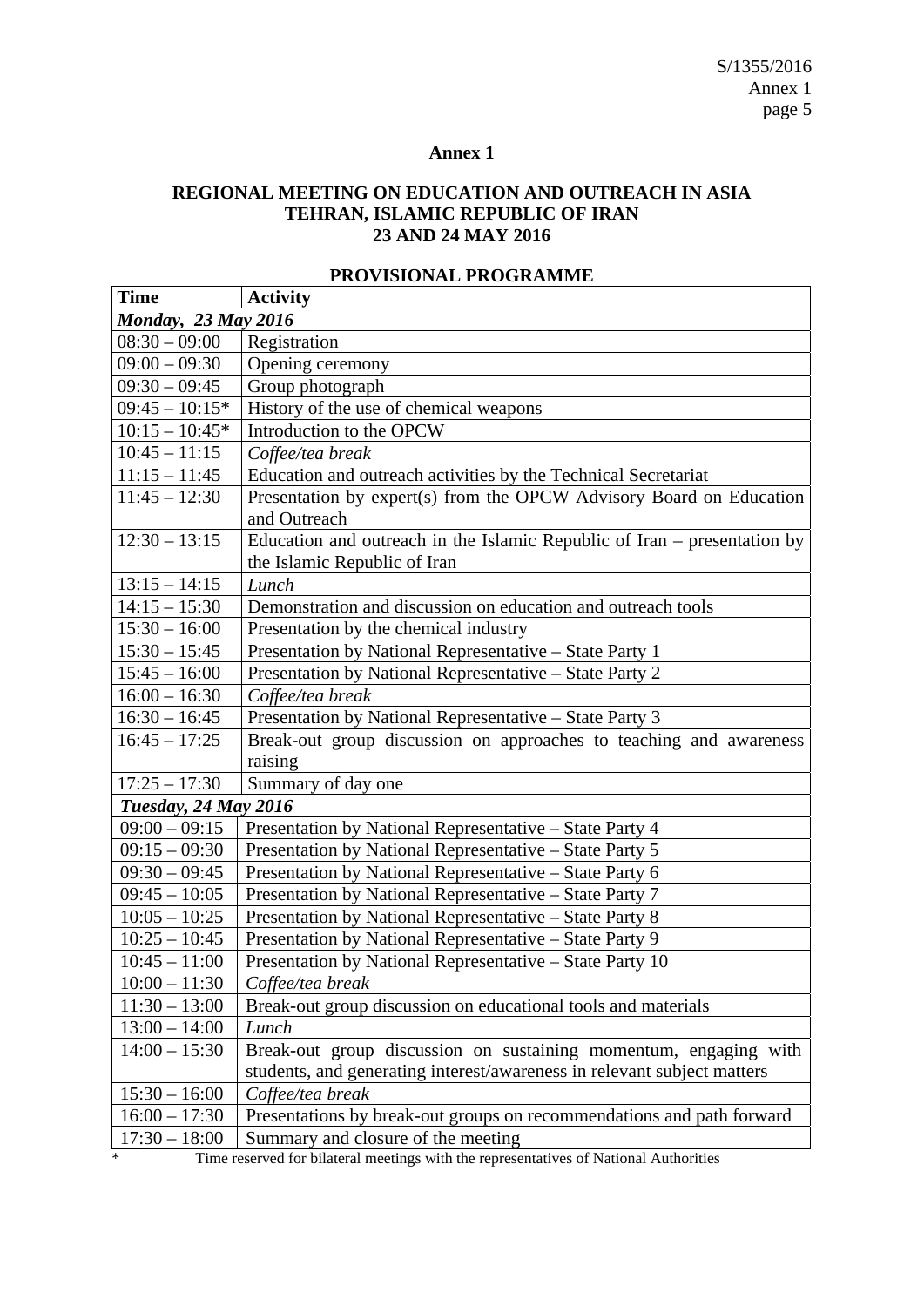# **FOURTEENTH REGIONAL MEETING OF NATIONAL AUTHORITIES OF STATES PARTIES IN ASIA TEHRAN, ISLAMIC REPUBLIC OF IRAN 25 MAY 2016**

| <b>Time</b>            | <b>Activity</b>                                                            |  |  |  |
|------------------------|----------------------------------------------------------------------------|--|--|--|
| Wednesday, 25 May 2016 |                                                                            |  |  |  |
| $09:00 - 09:15$        | Opening remarks                                                            |  |  |  |
| $09:15 - 10:15$        | Recent developments/updates in relation to the implementation of           |  |  |  |
|                        | Article VI of the Convention                                               |  |  |  |
| $10:15 - 10:30$        | Presentation by National Authority - NA 1                                  |  |  |  |
| $10:30 - 10:45$        | Presentation by National Authority – NA 2                                  |  |  |  |
| $10:45 - 11:00$        | Presentation by National Authority – NA 3                                  |  |  |  |
| $11:00 - 11:15$        | Presentation by National Authority - NA 4                                  |  |  |  |
| $11:15 - 11:45$        | Coffee/tea break                                                           |  |  |  |
| $11:45 - 12:00$        | Presentation by National Authority - NA 5                                  |  |  |  |
| $12:00 - 12:15$        | Presentation by National Authority – NA 6                                  |  |  |  |
| $12:15 - 12:30$        | Presentation by National Authority – NA 7                                  |  |  |  |
| $12:30 - 12:45$        | Presentation by National Authority – NA 8                                  |  |  |  |
| $12:45 - 13:00$        | Presentation by National Authority – NA 9                                  |  |  |  |
| $13:00 - 14:00$        | Lunch                                                                      |  |  |  |
| $14:00 - 14:45$        | Presentation on international cooperation and assistance programmes and    |  |  |  |
|                        | new initiatives                                                            |  |  |  |
| $14:45 - 15:45$        | Break-out group discussion to assess and identify priorities for effective |  |  |  |
|                        | national implementation                                                    |  |  |  |
| $15:45 - 16:15$        | Coffee/tea break                                                           |  |  |  |
| $16:15 - 17:00$        | Presentations by the break-out groups on their findings, solutions, and    |  |  |  |
|                        | conclusions                                                                |  |  |  |
| $17:00 - 17:30$        | Summary and closure of the meeting                                         |  |  |  |

# **PROVISIONAL PROGRAMME**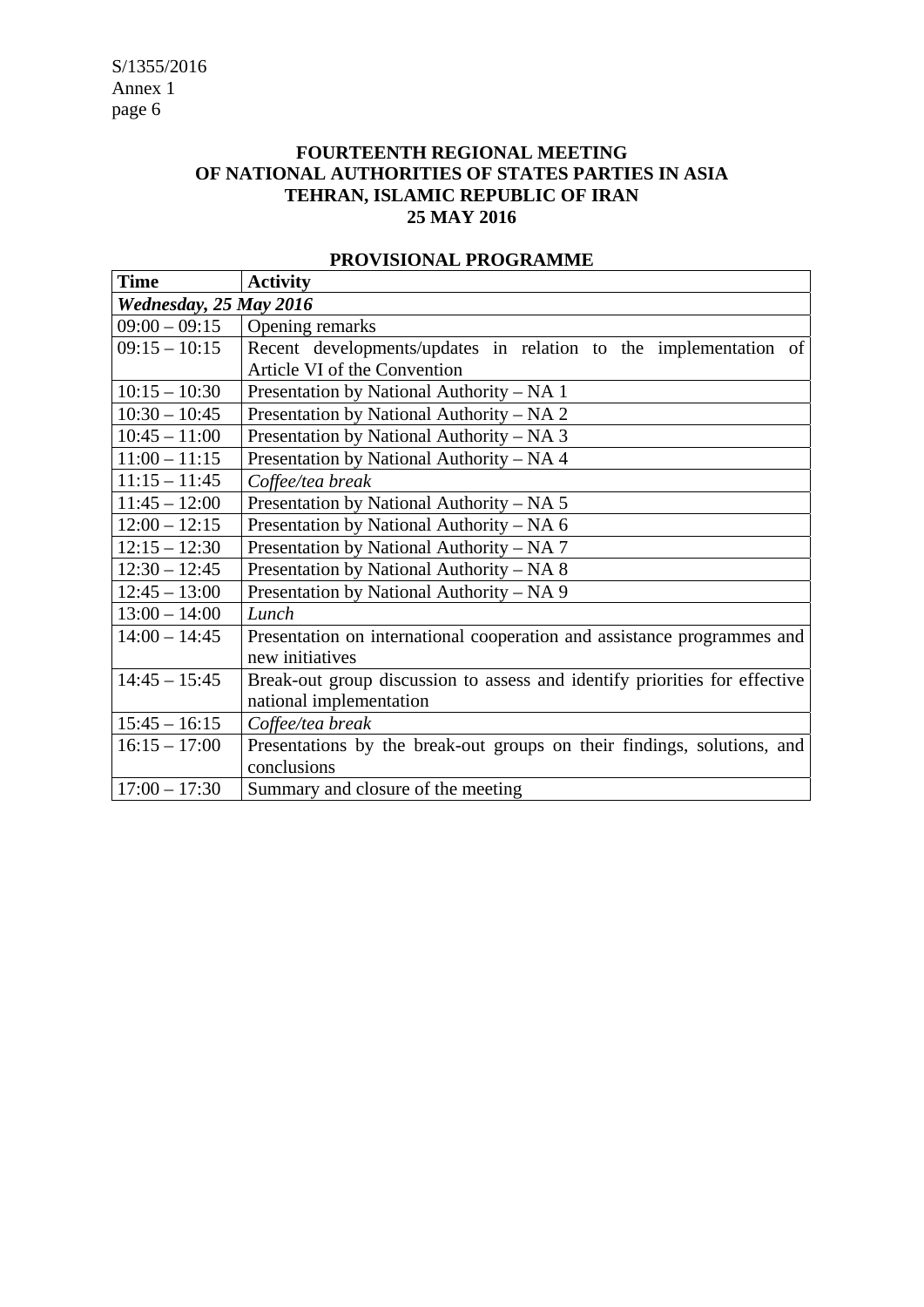#### **Annex 2**

# **FOURTEENTH REGIONAL MEETING OF NATIONAL AUTHORITIES OF STATES PARTIES IN ASIA AND REGIONAL MEETING ON EDUCATION AND OUTREACH TEHRAN, ISLAMIC REPUBLIC OF IRAN 23 – 25 MAY 2016**

#### **NOMINATION FORM**

Please submit the completed form **by 25 March 2016** to: The Head, Implementation Support Branch, International Cooperation and Assistance Division, OPCW Johan de Wittlaan 32, 2517 JR The Hague, the Netherlands (email: ipb@opcw.org) **Please type or use BLOCK LETTERS**

| Family name of nominee*    |               |       |              |  |
|----------------------------|---------------|-------|--------------|--|
| First name(s) <sup>*</sup> |               |       |              |  |
| Date of birth              | Day           | Month | Year         |  |
| Citizenship                |               |       |              |  |
| Gender                     | Male          |       | Female       |  |
| Passport number            |               |       |              |  |
| Date of issue              | Day           | Month | Year         |  |
| Expiry date                | Day           | Month | Year         |  |
| Place of issue             |               |       |              |  |
| Areas of expertise         |               |       |              |  |
|                            |               |       |              |  |
| Employer                   |               |       |              |  |
|                            |               |       |              |  |
| Position                   |               |       |              |  |
| Contact address            | <b>Street</b> |       |              |  |
| (Please do not give a      | Number        |       | Postcode     |  |
| post-office box number)    | City          |       |              |  |
|                            | Country       |       |              |  |
| E-mail address             |               |       |              |  |
| Telephone numbers,         | Home          |       |              |  |
| including country and city | Work          |       |              |  |
| codes                      | Mobile        |       |              |  |
| Fax numbers, including     | Home          |       |              |  |
| country and city codes     | Work          |       |              |  |
| Is sponsorship a condition | Yes           | No    |              |  |
| of participation?          |               |       |              |  |
| Emergency contact person,  | Name          |       | Relationship |  |
| including country and city | Home          |       |              |  |
| codes and e-mail address   | Mobile        |       |              |  |
|                            | E-mail        |       |              |  |
| Signature of applicant     |               |       | Date         |  |

× Please give the first and family names exactly as they appear in the nominee's passport.

\*\* For these and all like items, please tick the appropriate box.